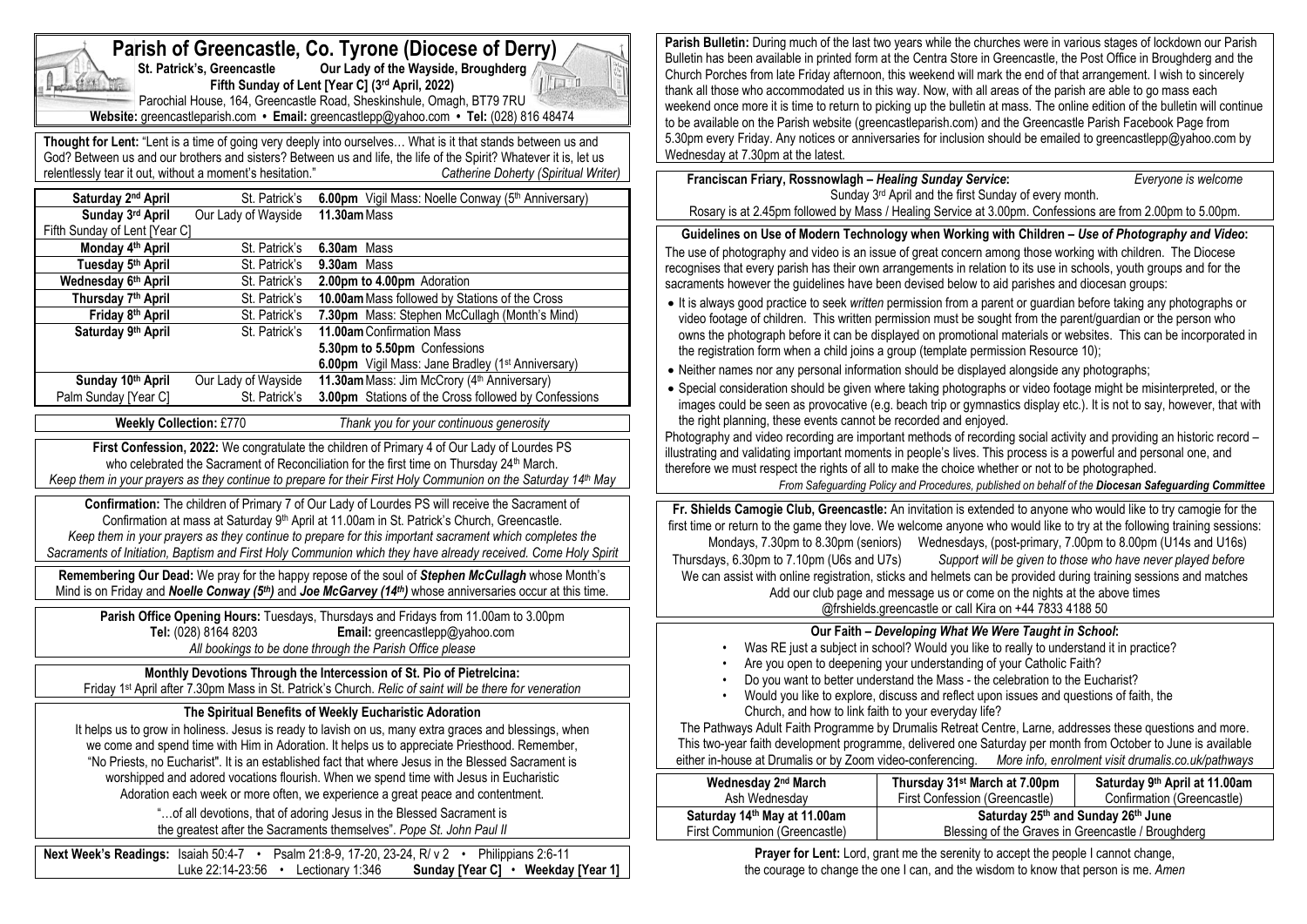**Pope Francis' Intention for April (please remember this in your personal prayers) For Health Care Workers:** We pray for health care workers who serve the sick and the elderly, especially in the poorest countries; may they be adequately supported by governments and local communities.

**Red Cross:** Can you spare 1 hour a week? Would you like to help the Red Cross care for people in your local community? We are looking for volunteers for our wheelchair service and volunteer drivers to help with deliveries and collections. No experience necessary. Full training provided and volunteer expenses reimbursed. *Call Julie White on (028) 7186 3764 / (078) 0302 4011*

**St. Vincent de Paul Helpline:** For those in need of assistance please call 07738 837 992

#### **The Spiritual Benefits of Weekly Eucharistic Adoration**

It helps us to grow in holiness. Jesus is ready to lavish on us, many extra graces and blessings, when we come and spend time with Him in Adoration. It helps us to appreciate Priesthood. Remember, "No Priests, no Eucharist". It is an established fact that where Jesus in the Blessed Sacrament is worshipped and adored vocations flourish. When we spend time with Jesus in Eucharistic Adoration each week or more often, we experience a great peace and contentment.

> "…of all devotions, that of adoring Jesus in the Blessed Sacrament is the greatest after the Sacraments themselves". *Pope St. John Paul II*

**Eucharistic Adoration** Prayer Intentions for each hour of weekly Adoration **12noon – 1.00pm** Vocation to Priesthood and Religious Life **1.00pm – 2.00pm** Married couples and those preparing for Marriage **2.00pm – 3.00pm** Sick and the Housebound **• 3.00pm – 4.00pm** Strengthening of Faith in our young people **4.00pm – 5.00pm** Parish Unity **• 5.00pm – 6.00pm** Protecting life and the Earth **6.00pm – 7.00pm** The Holy Souls and the Bereaved

**Child Safeguarding:** If you or anyone you know has a concern or wishes to report an allegation directly to the statutory authorities, please contact the PSNI / local Health and Social Care Trust. If you are contacting the latter, ask to speak to the Duty Social Worker. Alternatively, if you have a child safeguarding concern in relation to any member of Church personnel and wish to report it to Church authorities, please contact one of the diocesan designated persons, who will in turn report your concern to the relevant statutory authorities. *See poster at entrance*

**Epilepsy Action NI:** Are you, or someone you care for, living with epilepsy or brain injury? Epilepsy Action NI and Headway work in partnership to deliver a community-based counselling service in Omagh. The Counselling service is for people over the age of 18 who are affected by epilepsy and / or brain injury or are caring for someone with epilepsy / brain injury and would like some emotional support.

**A Prayer for Now:** God of the present moment, God who in Jesus stills the storm and soothes the frantic heart; Bring hope and courage to us as we wait in uncertainty. Bring hope that you will make us the equal of whatever lies ahead. Bring us to endure what cannot be avoided. for your will is health and wholeness; you are God and we need you. *Amen*

**The Millennium Forum –** *Changing Place Facility***:** This is a space which provides a private area for people who require an adult changing bench, hoist and toilet. Over 1/4 million people need Changing Places toilets to enable them to get out and about and enjoy the day-to-day activities many of us take for granted. The Millennium Forum Changing Place is open to all members of the public, not only people attending the theatre. *0Call our Access and Inclusion Officer Lisa Heaney on (028) 7126 4455 (choose option 1) or email lisah@millenniumforum.co.uk*

**Kindercare Fostering NI:** Could you help a child in need? We are a not-for-profit organisation which works to find safe, secure and loving homes for children and young people in need in Northern Ireland. If you are interested in finding out more: **Tel:** (028) 9094 1690 **• Email:** gillian.devlin@kindercare.co.uk **• Website:** kindercareni.co.uk

| <b>Parish Liturgy for April</b> | St. Patrick's (6.00pm Vigil)                                 | Our Lady of the Wayside (11.30am) |
|---------------------------------|--------------------------------------------------------------|-----------------------------------|
| <b>Readers</b>                  | Orla Scullion / Roisin Scullion                              | Isabella McKenna                  |
| <b>Eucharistic Ministry</b>     | Eileen McKenna                                               | Mary McCrory                      |
| <b>Prayers of Faithful</b>      | Cailin Joe McDonald                                          | Ciatai Warnock                    |
| <b>Altar Society</b>            | Maria Bradley and JP2 Students<br>Volunteers needed urgently | Carmel McCrory                    |

**Pope Francis' Prayer for Protection:** O Mary, you shine continuously on our journey as a sign of salvation and hope. We entrust ourselves to you, Health of the Sick. At the foot of the Cross you participated in Jesus' pain, with steadfast faith. You know what we need. We are certain that you will provide, so that, as you did at Cana of Galilee, joy and feasting might return after this moment of trial. Help us, Mother of Divine. Love to conform ourselves to the Father's will and to do what Jesus tells us: He who took our sufferings upon Himself, and bore our sorrows to bring us, through the Cross, to the joy of the Resurrection. Amen. We seek refuge under your protection, O Holy Mother of God. Do not despise our pleas – we who are put to the test – and deliver us from every danger, O glorious and blessed Virgin.

# **Prayer for Synod on Synodality (2021 – 2023)**

We stand before You, Holy Spirit, as we gather together in Your name. With You alone to guide us, make Yourself at home in our hearts; Teach us the way we must go and how we are to pursue it. We are weak and sinful; do not let us promote disorder. Do not let ignorance lead us down the wrong path nor partiality influence our actions.

Let us find in You our unity so that we may journey together to eternal life and not stray from the way of truth and what is right. All this we ask of You, who are at work in every place and time, in the communion of the Father and the Son, forever and ever. *Amen*

**Radio Maria Ireland:** An Irish-run Catholic Talk-Radio Station with commercial-free broadcasting of Prayer, Catechesis, Music, Talks, Interviews and Testimonies based at St. Anthony's Business Park, Ballymount Road, Dublin 22. If you are not already a follower of the station Radio Maria Ireland encourage you to join their growing faith family! Prayer / song requests welcome. "A Catholic voice in your home". Fr Eamonn McCarthy is Director. You can tune in to the station in a variety of ways: *Digital TV - Saorview Channel 210 / Freeview TV (Channel number varies per location in NI) Download FREE App "RADIO MARIA IRELAND" Streaming on radiomarie.ie (subscribe and donate here also) 'Listen Live Radio' link on Facebook Page. (Like, Share and Follow us on Facebook)*

*Phone – get live radio feed by calling 003531 437 3277 (no extra charges apply).*

**Drink Wise, Age Well:** Are you over 50? Are you worried about your own or someone else's alcohol use? *For confidential information, advice and support call (028) 8283 9240*

**Accord Counselling Services:** Ireland's leading agency supporting marriage and relationships, nationwide through its 60 Centres. Our aim is to help couples prepare for, achieve and sustain their marriage and family relationships, offer ongoing support and assist them in times of difficulty or crisis. Available to couples regardless of their faith, denomination or none. *To avail of this call (028) 8224 2439 or email omagh@accordni.com*

**Mid Ulster Agewell:** Are you over 50 years old? Do you live in the Mid Ulster Council area? Would you like a free phone call in the morning to reduce the feeling of loneliness and isolation, reassurance and a listening ear and help keep you up to date with social activities in your local area? A phone call can be arranged between 8.30am and 12.30pm from Monday to Friday.

*For more info call Marie Devlin on (028) 796 32170 or email [marie.devlin@agewellpartnership.org](mailto:marie.devlin@agewellpartnership.org)*

**Catholic Engaged Encountered –** *Marriage Preparation Course***:** Planned for Saturday 9<sup>th</sup> and Sunday 10<sup>th</sup> April in the Drummond Hotel, Ballykelly, Co. Derry.

A positive way of preparing for Marriage where you will discover how you can enrich your future relationship. *For more information and to book call (028) 2763 8512 or visit marriageencounter.ie*